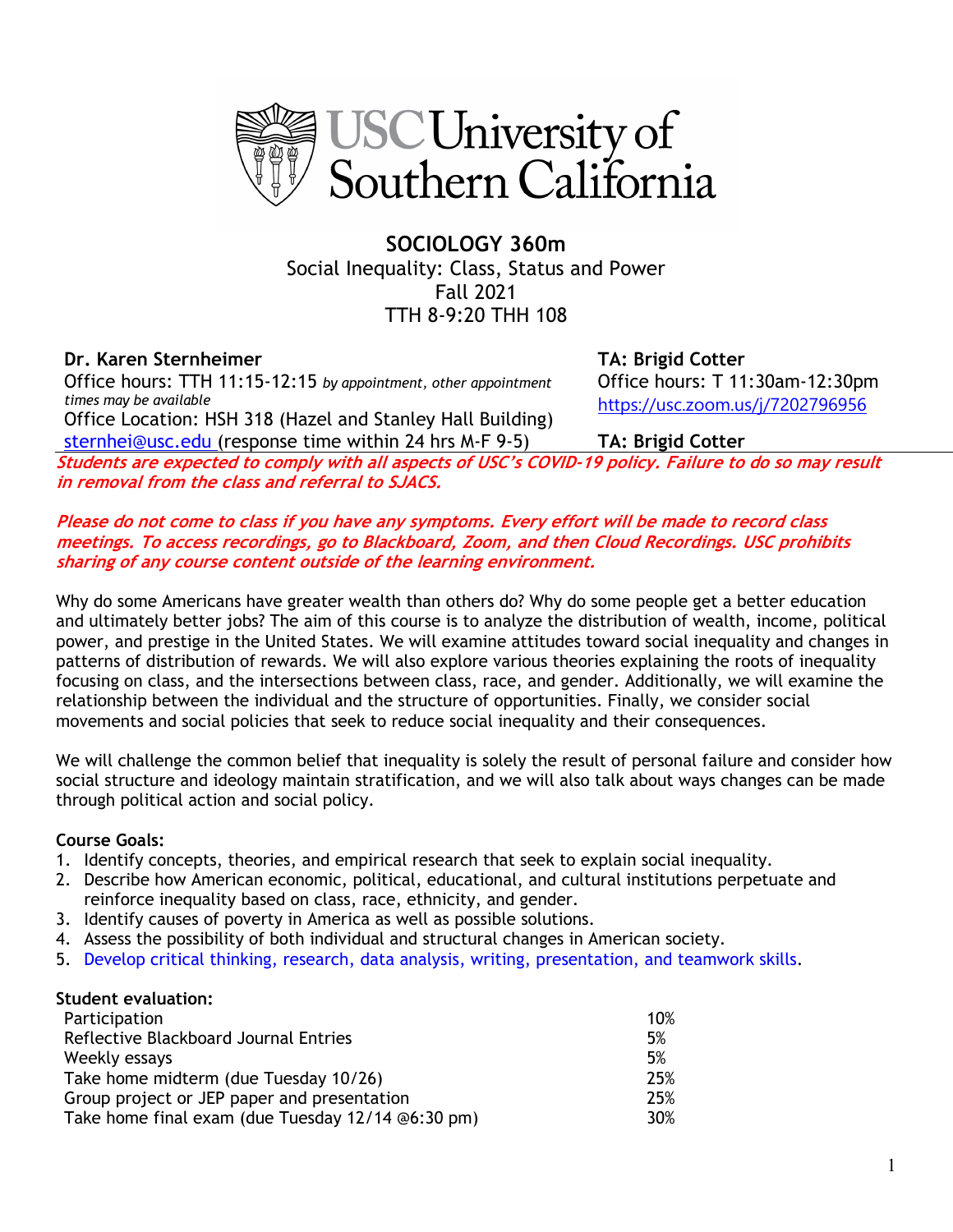### **Tracking your progress:**

You are expected to seek more than a grade from this course. You are responsible for keeping a record of your grades and to be aware of your progress as well as areas where improvement is needed, and for seeking help from your peers or professor. Use the breakdown above to calculate your grade. You can access your grades regularly on Blackboard.

### **Technology Etiquette:**

E-mail is a great resource but never takes the place of a conversation. Please include "SOCI 360" in the subject line. Lengthy questions or concerns should be addressed during office hours or a special appointment. Emails are typically answered within one business day. No assignments will be accepted via email. We will be using Blackboard (https://blackboard.usc.edu) for all course content.

**Cell phones must be turned off during and put away during all class meetings, and laptops or electronic devices may only be used by special permission. Multitasking (web surfing, Facebooking, texting, studying for another class) is expressly forbidden and will negatively impact your grade.**

## **Participation (10%):**

This class is based on active student participation in discussions and activities and is designed to be handson and experiential. Students are expected to attend class meetings prepared to discuss the assigned reading and participate in all activities. *Bring your book or a print out of the reading to class with you for discussion.* **If you are not able to attend class, you are expected to fully participate in the discussion board conversations on Blackboard that week. Discussion questions will be posted each week. You are encouraged to participate on the discussion board even if you are able to attend.**

Students are expected to welcome differing viewpoints and to respect the thoughts and ideas of all class participants, listen quietly while others are speaking, and join and leave meetings on time. Note that a great deal of information covered in class may not be in the readings, and vice versa. Students are responsible for getting notes or assignments from Blackboard and other students if you miss class.

A full rubric detailing how participation is graded is posted on Blackboard on the "Syllabus and Grading" tab. Active participation in activities, comments and questions that reflect knowledge of course material, as well as courteous attention to your professor and peers are expected.

## **Reflective Blackboard Journal Entries (5%):**

Each week, you are asked to reflect on what you have learned during the week and what questions you have about the material and your project using Blackboard's Journal tool. There will be ten journal entry requirements, each worth .5% of your grade. Only you and your professor/ $TA$  can see these entries. They are due each week of the semester by 11:59 pm PST on Fridays. *You can miss up to 5 without penalty*.

### **Essays:**

Before the midterm, there will be five essay assignments to ascertain your comprehension of the course material. The essay topic will come from a central theme from the previous week's reading and course discussions and will be an opportunity for you to reflect on the material. These essays will be posted on Blackboard by 5pm on the Thursdays they are scheduled, and due the following Tuesday before the start of class. In order to earn credit your writing must reflect awareness of central issues and ideas expressed by authors and in class (see rubric on Blackboard for more specific details). These assignments are graded credit/partial credit/no credit and are each worth 1% of your total course grade. **Missed essays or essays that earn "no credit" can be made up with extra credit assignments, as noted below.**

## **Extra Credit**

After the midterm, an essay question will be posted on Blackboard on Thursday afternoons. Your one-page response must be uploaded onto Blackboard before the start of class the following Tuesday. By completing these assignments you may make up any missed essays or no credit essays and/or earn up to 3 percent extra credit in the course (1 percent per essay).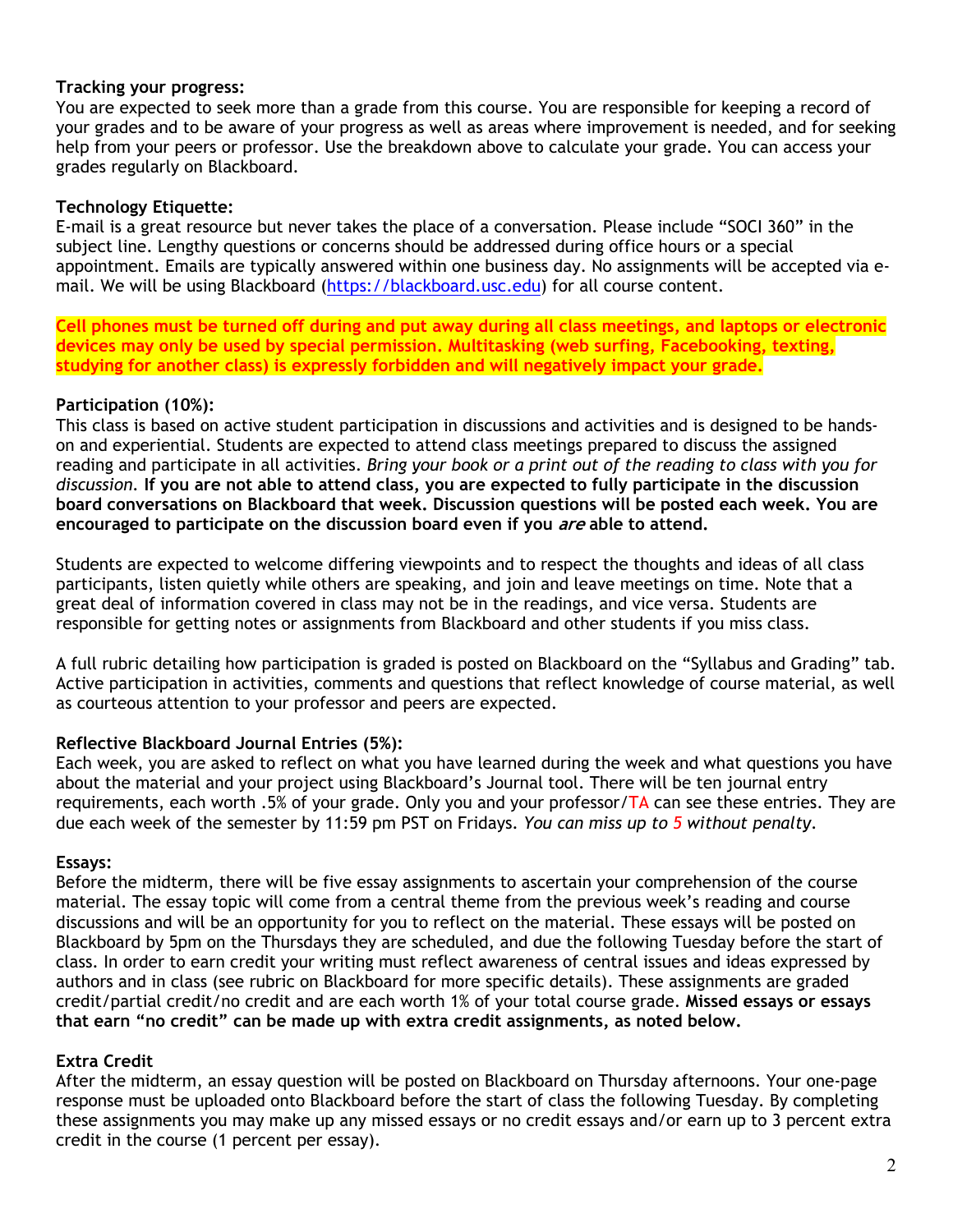You may earn *up to* 10 points extra on your group project grade or midterm (i.e. a grade of 90 can be increased to a grade of 100) by reading one of the optional books in its entirety (listed on Blackboard) and answering the questions (also on Blackboard) in a 5-7-page paper (due date  $11/23$ ). You will be required to briefly share your findings with the class as well.

## **Group Project:**

For part of the course, we will be using class time to conduct group research projects during the segment of the course on poverty. This will allow you and your classmates to focus on an aspect of poverty that you are most curious about, and then teach the rest of the class about your findings.

The project will involve finding quantitative data from academic or government sources that address your specific topic, finding examples of policies and programs that have been implemented to address poverty, and creating a class presentation to share the group's findings with the class. **Your group must turn in a topic statement and a list of key data points your group will be presenting no later than one week before your presentation, worth 10 percent of your overall grade. Each participant must include a 1-2 page essay detailing their contributions and what they learned from the project.**

Each group's presentation should be between 8-10 minutes, highlighting the topic, data, and policies and programs the group studied. Your group is encouraged to present a multimedia report to the class; please limit your presentation to no more than 10 slides or images.

A 6-8 page written report highlighting the group's findings (in the style of an executive summary) must be turned in on **the day of your presentation** at the start of class. Your presentation must be uploaded to the designated discussion forum on Blackboard

All group members will share a project grade. Members will be evaluated by their fellow group members on the level of their contribution, and group presentations will be evaluated on the clarity of your discussion of a poverty-related issue and the quality of the data addressing your research question. The presentation will be evaluated by the rest of the class. *Students who do not contribute sufficiently to their groups may receive a grade of zero if their group members determine their participation was unacceptable.* **No late group projects or reports will be accepted**. **Full details are posted on Blackboard.**

### **JEP**:

You may participate in JEP instead of participating in a group project. Students participating in the JEP program will write a 6-8 page paper based on how their experiences relate to major course concepts in lieu of the group project. During the in-class group project activities, JEP participants will act as advisers to their classmates for their projects. Students participating at the same JEP site may collaborate on their papers and share a project grade and participate in a brief, informal presentation; *ten percent of the paper grade will be based on your JEP score*. The paper and informal presentation are due 11/30. **Late papers will be reduced by 10% per day; 5% if turned in after the start of class. No papers accepted after 12/4**. **Full details are posted on Blackboard.**

## **Midterm & Final Exam:**

The midterm and final exams are designed to help you synthesize the central course concepts. Both exams will be take home, essay format and should incorporate ideas from the readings and class discussions. Both exams will be distributed at least one week prior to their due date. Late midterms will be reduced by 10% per day and no **late final exams can be accepted**.

All assignments must reflect original work and must be turned in on Blackboard's Turnitin site to generate an originality report. Plagiarism will not be tolerated and consequences will be in accordance with university policy. Any papers that are dramatically different in style and content from previous work will require an oral exam. Failure to appear or to successfully demonstrate that the work is your own within one week of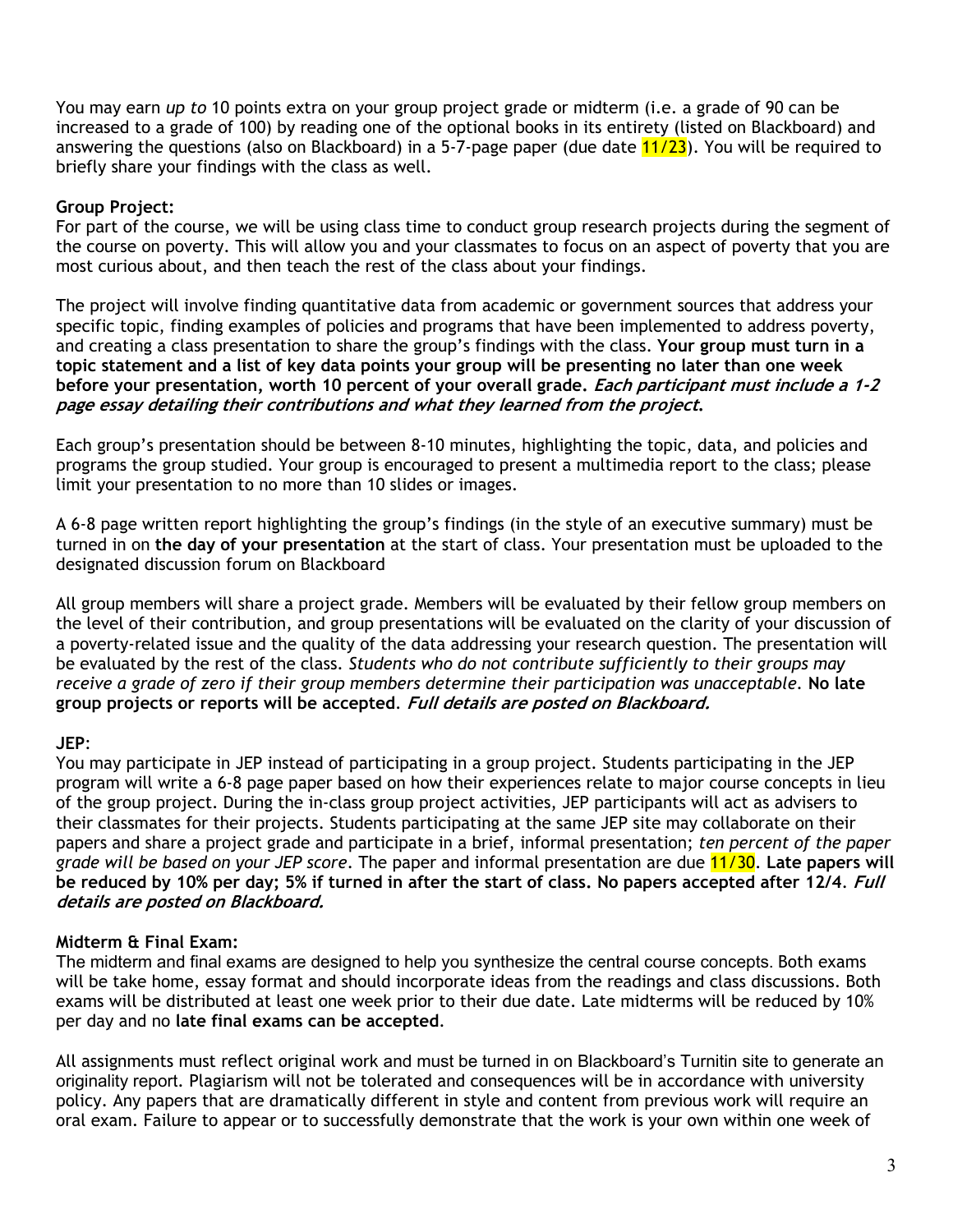#### notification will result in a failing grade and will be reported to Student Judicial Affairs. *Please see Blackboard for USC Code of Ethics and student resources.*

Extra credit opportunities are built into this class; note that special individual opportunities for extra credit violate university policy and will not be considered. Finally, grades are earned, they are not given. It is your responsibility to do the best work you are capable of producing. *Nitpicking over points is discouraged, as it reveals a commitment to a grade rather than to learning. Once assigned, grades will not be changed unless a mathematical error occurred.* **Continued enrollment in this course indicates acceptance of class policies.**

\*\*Any special learning needs should be brought to my attention as soon as possible\*\*

### **Required Reading:**

- 1. Marger, Martin. 2014. *Social Inequality: Patterns and Processes* 6th ed., McGraw-Hill.
- 2. Feagin, Joe & Melvin Sikes. 1995. *Living With Racism: The Black Middle Class Experience*, Beacon Press.
- 3. Edin, Kathryn & Luke Shaefer. 2015. *\$2 A Day: Living on Almost Nothing in America*, Houghton Mifflin Harcourt.

\*\*These dates are estimates and subject to change at my discretion\*\*

## **I. Defining Inequality**

|                | <b>Permine meggancy</b> |                                        |                                                             |
|----------------|-------------------------|----------------------------------------|-------------------------------------------------------------|
| 1              | T8/24                   | What is social inequality?             | Marger ch 1 "Introduction to Social Inequality"             |
| $\overline{2}$ | TH 8/26                 | Why does inequality exist?             | Marger ch 2 "Theories of Class and Social<br>Inequality"    |
|                |                         |                                        | ESSAY #1 POSTED (due 8/31)                                  |
| $\mathbf{3}$   | T 8/31                  | How is social class defined?           | Marger ch 3 "The American Class System"                     |
|                |                         |                                        | <b>GROUP PROJECT SIGN UP DEADLINE</b>                       |
| 4              | TH 9/2                  | How easy is it to move up in           | Marger ch 7 "Stratification and Social Mobility"            |
|                |                         | the U.S. today?                        | ESSAY #2 POSTED (due 9/7); JEP SIGN UP DL 9/3               |
|                |                         | II. Poverty in America: GROUP PROJECTS |                                                             |
| 5              | T9/7                    | What is poverty?                       | Marger ch 6 "Poverty and the Poor" pp. 146-163              |
| 6              | TH 9/9                  | What causes poverty?                   | Marger ch 6 pp. 163-182                                     |
|                |                         |                                        | ESSAY #3 POSTED (due 9/14)                                  |
| $\overline{7}$ | $T$ 9/14                | What is the feminization of            | Marger ch 11 "Gender Inequality"                            |
|                |                         | poverty?                               |                                                             |
| 8              | TH 9/16                 | How is poverty related to              | Edin & Shaefer "Introduction" and "Welfare is               |
|                |                         | public policy?                         | Dead"                                                       |
| 9              | T9/21                   | Who are the working poor?              | Edin & Shaefer "Perilous Work"<br><b>GROUP PRESENTATION</b> |
|                |                         |                                        |                                                             |
| 10             | TH 9/23                 | Housing                                | Edin & Shaefer "A Room of One's Own"                        |
|                |                         |                                        | <b>GROUP PRESENTATION</b>                                   |
| 11             | T9/28                   | Homelessness                           | <b>GROUP PRESENTATION</b>                                   |
| 12             | TH 9/30                 | Survival strategies                    | Edin & Shaefer "By Any Means Necessary"                     |
|                |                         |                                        |                                                             |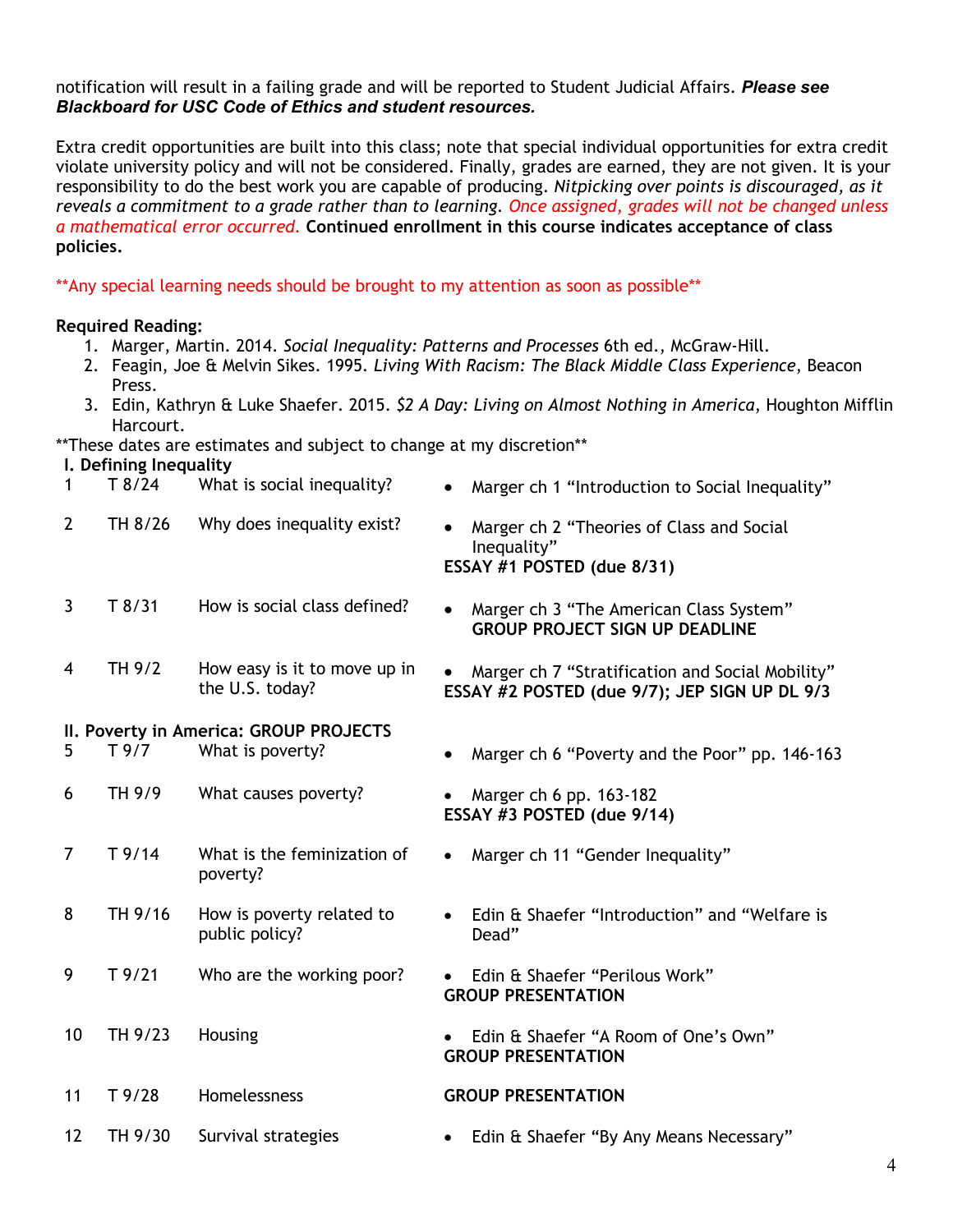| 13                               | T 10/5           | Rural poverty                            | • Edin & Shaefer "A World Apart"<br><b>GROUP PRESENTATION</b>                                                        |  |  |
|----------------------------------|------------------|------------------------------------------|----------------------------------------------------------------------------------------------------------------------|--|--|
| III. The Shrinking Middle        |                  |                                          |                                                                                                                      |  |  |
| 14                               | TH 10/7          | The myth of the singular<br>middle class | • Marger ch 5 "The Middle Classes"<br>ESSAY #5 POSTED (Due 10/12)                                                    |  |  |
| 15 <sub>1</sub>                  | T 10/12          | What is the middle-class<br>squeeze?     | Louis Uchitelle, The Disposable American: Layoffs<br>and Their Consequences (on Blackboard)<br><b>MIDTERM POSTED</b> |  |  |
|                                  | <b>ALL BREAK</b> |                                          |                                                                                                                      |  |  |
| IV. Wealth, Power, and Privilege |                  |                                          |                                                                                                                      |  |  |
|                                  |                  | 16 T 10/19 Who are the wealthy?          | Marger ch 4 "The Upper Class and the Power"<br>$\bullet$<br>Elite"                                                   |  |  |
| 17                               |                  | TH 10/21 Wealth, power and privilege     | Chapter from Daniel Golden, The Price of<br>$\bullet$<br>Admission (Bb)                                              |  |  |
|                                  |                  | V Race and Class: Why race still matters |                                                                                                                      |  |  |

- 18 T 10/26 What are race and ethnicity? Marger ch 10 "Racial and Ethnic Differentiation" **MIDTERM DUE**
	-
	- Feagin & Sikes ch 1, "The Continuing Significance of Racism"

## **Extra Credit Essay #1 posted**

- Feagin & Sikes, ch 2 "Navigating Public Places"
- Feagin & Sikes ch 7 "Contending with Everyday Discrimination: Effects and Strategies"
- Feagin & Sikes ch 4 "Navigating the Middle-Class Workplace"
- Feagin & Sikes ch 5 "Building a Business" **Extra Credit Essay #2 posted**
- Why are American cities still  $\bullet$  Feagin & Sikes ch 6 "Seeking a Good Home and segregated? Neighborhood"
- 23 TH 11/11 What leads to civil unrest? Zelizer, Julian "Is America Repeating the Mistakes of 1968?" (Bb) **JEP TOPIC STATEMENT/OUTLINE DUE Extra Credit Essay #3 posted**

Inequality"

• Marger ch 8 "Ideology and the Legitimation of

# **VI. Maintaining Inequality**

24 T 11/16 Why is inequality so hard to eliminate?

#### **GROUP PRESENTATION ESSAY #4 POSTED (Due 10/5)**

### **III. The Shrinking Midd**

**FALL BREAK**

**V. Race and Class: Why race still matters** 

- 
- 19 TH 10/28 Why does race still matter? Feagin & Sikes Preface
- 20 T 11/2 How do middle-class African Americans deal with discrimination?
- 21 TH 11/4 How does race impact employment opportunities?
- 22 T 11/9 Why are American cities still
- 
- 
-